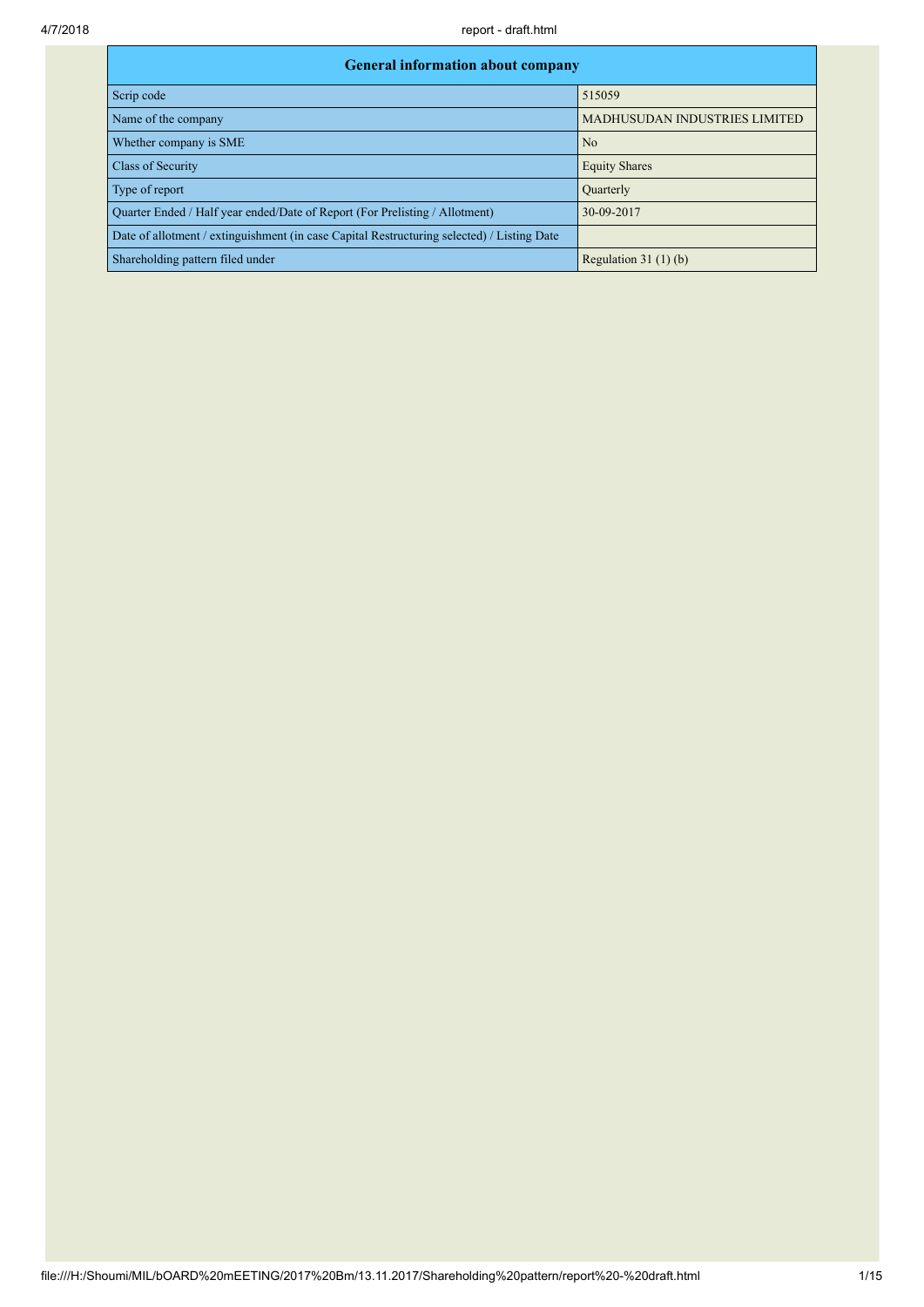| Sr. No. | <b>Particular</b>                                                                      | Yes/No         |
|---------|----------------------------------------------------------------------------------------|----------------|
|         | Whether the Listed Entity has issued any partly paid up shares?                        | N <sub>0</sub> |
|         | Whether the Listed Entity has issued any Convertible Securities?                       | N <sub>0</sub> |
|         | Whether the Listed Entity has issued any Warrants?                                     | N <sub>0</sub> |
|         | Whether the Listed Entity has any shares against which depository receipts are issued? | N <sub>0</sub> |
|         | Whether the Listed Entity has any shares in locked-in?                                 | N <sub>0</sub> |
|         | Whether any shares held by promoters are pledge or otherwise encumbered?               | N <sub>0</sub> |
|         | Whether company has equity shares with differential voting rights?                     | N <sub>0</sub> |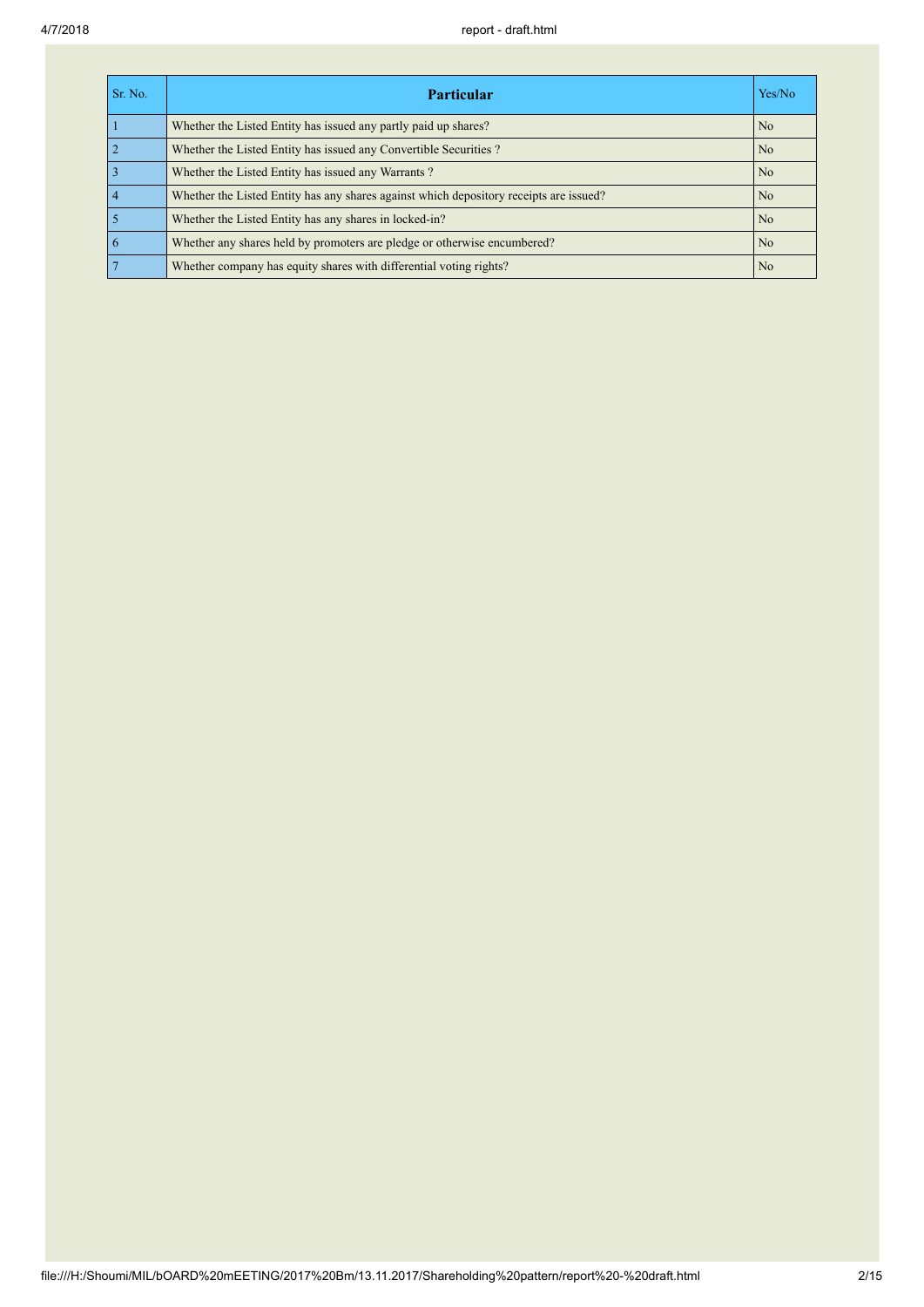| Table I - Summary Statement holding of specified securities |                                                |                     |                      |                          |                                           |                                                                            |                                        |                                                                  |       |                     |       |
|-------------------------------------------------------------|------------------------------------------------|---------------------|----------------------|--------------------------|-------------------------------------------|----------------------------------------------------------------------------|----------------------------------------|------------------------------------------------------------------|-------|---------------------|-------|
| Category<br>Category<br>of<br>shareholder<br>(1)<br>(II)    |                                                | Nos. Of             | No. of<br>fully paid | No. Of<br>Partly         | No. Of<br>shares                          | Total nos.<br>shares                                                       | Shareholding as a<br>% of total no. of | Number of Voting Rights held in each<br>class of securities (IX) |       |                     |       |
|                                                             | shareholders                                   | up equity           | paid-up<br>equity    | underlying<br>Depository | held (VII)<br>$= (IV) +$<br>$(V)$ + $(V)$ | shares (calculated<br>as per SCRR, 1957)<br>(VIII) As a % of<br>$(A+B+C2)$ | No of Voting (XIV) Rights              |                                                                  |       | Total as a          |       |
|                                                             | (III)                                          | shares<br>held (IV) | shares<br>held $(V)$ | Receipts<br>(VI)         |                                           |                                                                            | <b>Class</b><br>eg: $X$                | <b>Class</b><br>eg:y                                             | Total | $%$ of<br>$(A+B+C)$ |       |
| (A)                                                         | Promoter<br>&<br>Promoter<br>Group             | 8                   | 3106286              |                          |                                           | 3106286                                                                    | 57.79                                  | 3106286                                                          |       | 3106286 57.79       |       |
| (B)                                                         | Public                                         | 5245                | 2268714              |                          |                                           | 2268714                                                                    | 42.21                                  | 2268714                                                          |       | 2268714             | 42.21 |
| (C)                                                         | Non<br>Promoter-<br>Non Public                 |                     |                      |                          |                                           |                                                                            |                                        |                                                                  |       |                     |       |
| (C1)                                                        | <b>Shares</b><br>underlying<br><b>DRs</b>      |                     |                      |                          |                                           |                                                                            |                                        |                                                                  |       |                     |       |
| (C2)                                                        | Shares held<br>by<br>Employee<br><b>Trusts</b> |                     |                      |                          |                                           |                                                                            |                                        |                                                                  |       |                     |       |
|                                                             | Total                                          | 5253                | 5375000              |                          |                                           | 5375000                                                                    | 100                                    | 5375000                                                          |       | 5375000             | 100   |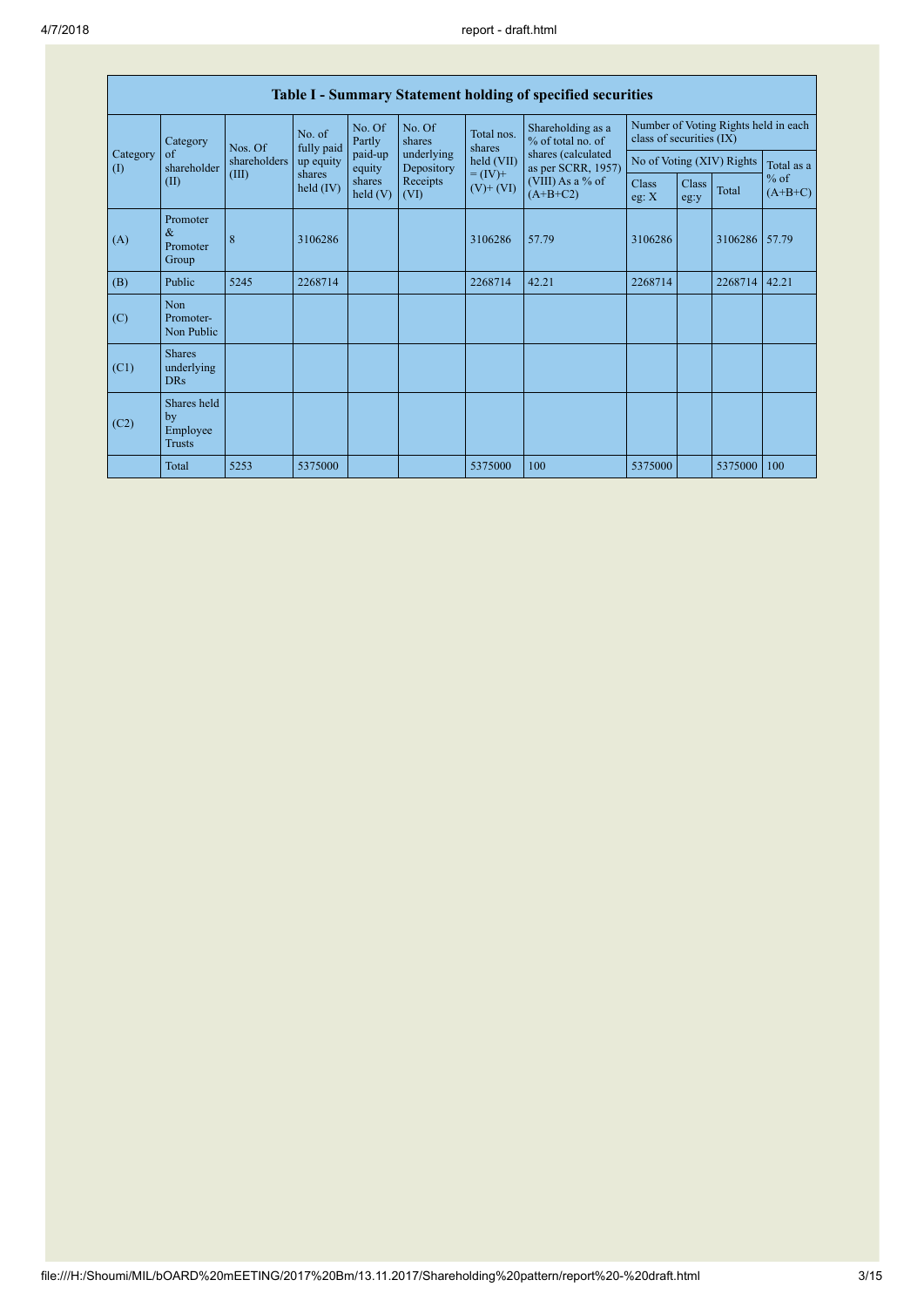| Table I - Summary Statement holding of specified securities |                                                |                                                 |                                           |                                                           |                                                                                            |                                        |                                                         |                                                                               |                                                         |                                       |
|-------------------------------------------------------------|------------------------------------------------|-------------------------------------------------|-------------------------------------------|-----------------------------------------------------------|--------------------------------------------------------------------------------------------|----------------------------------------|---------------------------------------------------------|-------------------------------------------------------------------------------|---------------------------------------------------------|---------------------------------------|
| Category                                                    | Category<br>of                                 | No. Of<br><b>Shares</b><br>Underlying           | No. of<br><b>Shares</b><br>Underlying     | No. Of Shares<br>Underlying<br>Outstanding<br>convertible | Shareholding, as a %<br>assuming full<br>conversion of<br>convertible securities (         | Number of<br>Locked in<br>shares (XII) |                                                         | Number of<br><b>Shares</b><br>pledged or<br>otherwise<br>encumbered<br>(XIII) |                                                         | Number of<br>equity shares<br>held in |
| $\left( \mathrm{I}\right)$                                  | shareholder<br>(II)                            | Outstanding<br>convertible<br>securities<br>(X) | Outstanding<br><b>Warrants</b><br>$(X_i)$ | securities and<br>No. Of<br>Warrants (Xi)<br>(a)          | as a percentage of<br>diluted share capital)<br>$(XI) = (VII)+(X) As a %$<br>of $(A+B+C2)$ | No.<br>(a)                             | As a<br>$%$ of<br>total<br><b>Shares</b><br>held<br>(b) | No.<br>(a)                                                                    | As a<br>$%$ of<br>total<br><b>Shares</b><br>held<br>(b) | dematerialized<br>form $(XIV)$        |
| (A)                                                         | Promoter<br>$\&$<br>Promoter<br>Group          |                                                 |                                           |                                                           | 57.79                                                                                      |                                        |                                                         |                                                                               |                                                         | 3106286                               |
| (B)                                                         | Public                                         |                                                 |                                           |                                                           | 42.21                                                                                      |                                        |                                                         |                                                                               |                                                         | 1881592                               |
| (C)                                                         | Non<br>Promoter-<br>Non Public                 |                                                 |                                           |                                                           |                                                                                            |                                        |                                                         |                                                                               |                                                         |                                       |
| (C1)                                                        | <b>Shares</b><br>underlying<br><b>DRs</b>      |                                                 |                                           |                                                           |                                                                                            |                                        |                                                         |                                                                               |                                                         |                                       |
| (C2)                                                        | Shares held<br>by<br>Employee<br><b>Trusts</b> |                                                 |                                           |                                                           |                                                                                            |                                        |                                                         |                                                                               |                                                         |                                       |
|                                                             | Total                                          |                                                 |                                           |                                                           | 100                                                                                        |                                        |                                                         |                                                                               |                                                         | 4987878                               |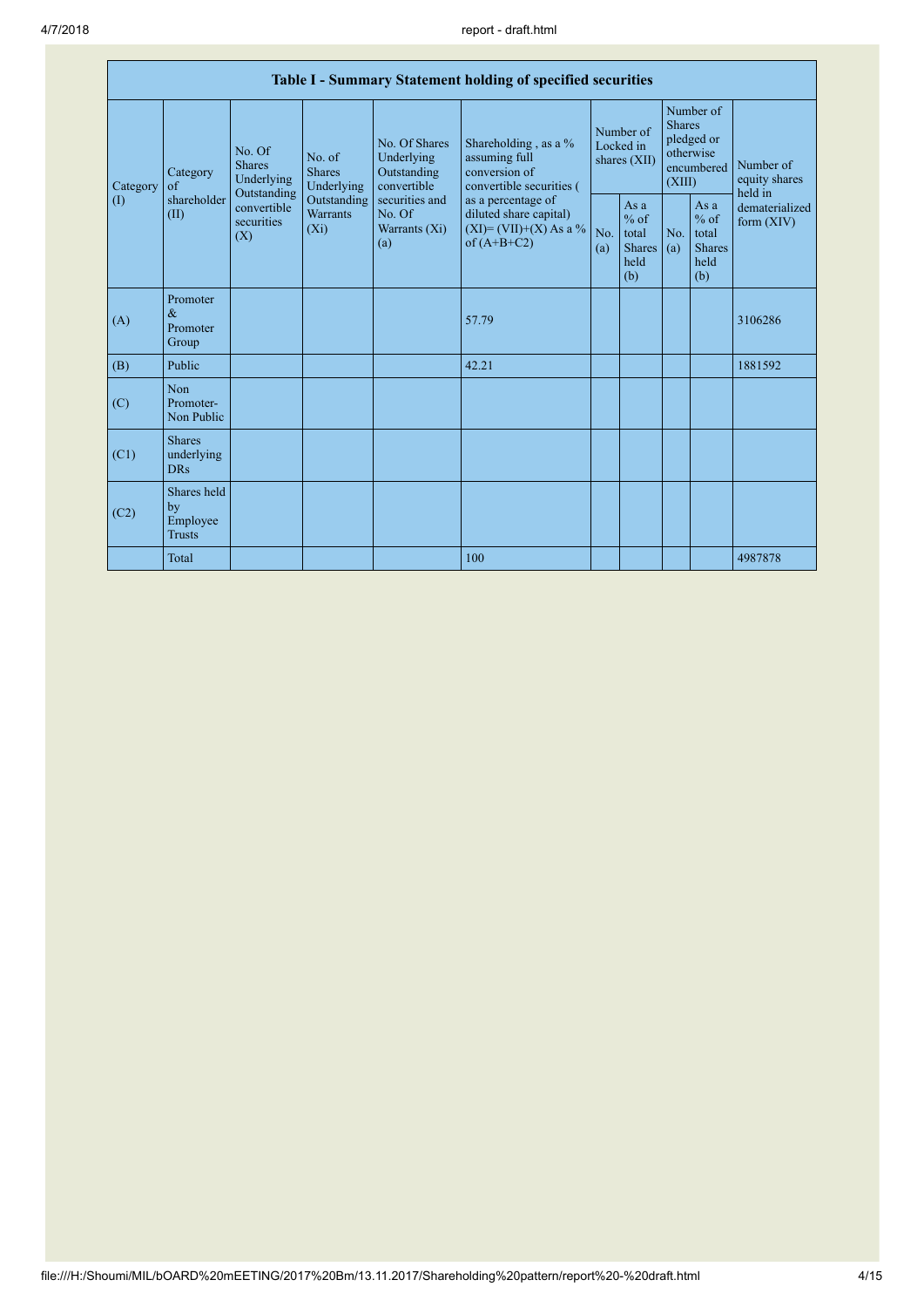| Table II - Statement showing shareholding pattern of the Promoter and Promoter Group        |                                                                                                                     |                         |                            |                                 |                                    |                             |                                              |                               |               |                                 |                           |
|---------------------------------------------------------------------------------------------|---------------------------------------------------------------------------------------------------------------------|-------------------------|----------------------------|---------------------------------|------------------------------------|-----------------------------|----------------------------------------------|-------------------------------|---------------|---------------------------------|---------------------------|
|                                                                                             |                                                                                                                     |                         | No. of                     | No.<br><b>Of</b>                | No. Of                             | Total<br>nos.               | Shareholding<br>as a % of total              | each class of securities (IX) |               | Number of Voting Rights held in |                           |
| Sr.                                                                                         | Category & Name<br>of the                                                                                           | Nos. Of<br>shareholders | fully<br>paid up<br>equity | Partly<br>paid-<br>up           | shares<br>underlying<br>Depository | shares<br>held<br>$(VII) =$ | no. of shares<br>(calculated as<br>per SCRR, | No of Voting (XIV) Rights     |               |                                 | Total<br>as a $%$<br>of   |
|                                                                                             | Shareholders (I)                                                                                                    | (III)                   | shares<br>held $(IV)$      | equity<br>shares<br>held<br>(V) | Receipts<br>(VI)                   | $(IV)$ +<br>$(V)$ +<br>(VI) | 1957) (VIII)<br>As a % of<br>$(A+B+C2)$      | Class eg:<br>X                | Class<br>eg:y | Total                           | Total<br>Voting<br>rights |
| $\mathbf{A}$                                                                                | Table II - Statement showing shareholding pattern of the Promoter and Promoter Group                                |                         |                            |                                 |                                    |                             |                                              |                               |               |                                 |                           |
| (1)                                                                                         | Indian                                                                                                              |                         |                            |                                 |                                    |                             |                                              |                               |               |                                 |                           |
| (a)                                                                                         | Individuals/Hindu<br>undivided Family                                                                               | 3                       | 1090942                    |                                 |                                    | 1090942                     | 20.3                                         | 1090942                       |               | 1090942                         | 20.3                      |
| (d)                                                                                         | Any Other<br>(specify)                                                                                              | 5                       | 2015344                    |                                 |                                    | 2015344                     | 37.49                                        | 2015344                       |               | 2015344                         | 37.49                     |
| Sub-Total (A)<br>(1)                                                                        |                                                                                                                     | 8                       | 3106286                    |                                 |                                    | 3106286                     | 57.79                                        | 3106286                       |               | 3106286                         | 57.79                     |
| (2)                                                                                         | Foreign                                                                                                             |                         |                            |                                 |                                    |                             |                                              |                               |               |                                 |                           |
| Total<br>Shareholding<br>of Promoter<br>and Promoter<br>Group $(A)=$<br>$(A)(1)+(A)$<br>(2) |                                                                                                                     | 8                       | 3106286                    |                                 |                                    | 3106286                     | 57.79                                        | 3106286                       |               | 3106286 57.79                   |                           |
| $\bf{B}$                                                                                    | Table III - Statement showing shareholding pattern of the Public shareholder                                        |                         |                            |                                 |                                    |                             |                                              |                               |               |                                 |                           |
| (1)                                                                                         | <b>Institutions</b>                                                                                                 |                         |                            |                                 |                                    |                             |                                              |                               |               |                                 |                           |
| (a)                                                                                         | <b>Mutual Funds</b>                                                                                                 | 3                       | 275                        |                                 |                                    | 275                         | 0.01                                         | 275                           |               | 275                             | 0.01                      |
| (f)                                                                                         | Financial<br><b>Institutions/Banks</b>                                                                              | 8                       | 2625                       |                                 |                                    | 2625                        | 0.05                                         | 2625                          |               | 2625                            | 0.05                      |
| (g)                                                                                         | Insurance<br>Companies                                                                                              | 5                       | 268492                     |                                 |                                    | 268492                      | 5                                            | 268492                        |               | 268492                          | 5                         |
| Sub-Total (B)<br>(1)                                                                        |                                                                                                                     | 16                      | 271392                     |                                 |                                    | 271392                      | 5.05                                         | 271392                        |               | 271392                          | 5.05                      |
| (3)                                                                                         | Non-institutions                                                                                                    |                         |                            |                                 |                                    |                             |                                              |                               |               |                                 |                           |
| (a(i))                                                                                      | Individuals -<br>i.Individual<br>shareholders<br>holding nominal<br>share capital up to<br>Rs. 2 lakhs.             | 5110                    | 1267196                    |                                 |                                    | 1267196                     | 23.58                                        | 1267196                       |               | 1267196   23.58                 |                           |
| (a(ii))                                                                                     | Individuals - ii.<br>Individual<br>shareholders<br>holding nominal<br>share capital in<br>excess of Rs. 2<br>lakhs. | 6                       | 570204                     |                                 |                                    | 570204                      | 10.61                                        | 570204                        |               | 570204                          | 10.61                     |
| (e)                                                                                         | Any Other<br>(specify)                                                                                              | 113                     | 159922                     |                                 |                                    | 159922                      | 2.98                                         | 159922                        |               | 159922                          | 2.98                      |
| Sub-Total (B)<br>(3)                                                                        |                                                                                                                     | 5229                    | 1997322                    |                                 |                                    | 1997322                     | 37.16                                        | 1997322                       |               | 1997322                         | 37.16                     |
| <b>Total Public</b><br>Shareholding<br>$(B)=(B)(1)+$<br>$(B)(2)+(B)(3)$                     |                                                                                                                     | 5245                    | 2268714                    |                                 |                                    | 2268714                     | 42.21                                        | 2268714                       |               | 2268714                         | 42.21                     |
| ${\bf C}$                                                                                   | Table IV - Statement showing shareholding pattern of the Non Promoter- Non Public shareholder                       |                         |                            |                                 |                                    |                             |                                              |                               |               |                                 |                           |
| Total (<br>$A+B+C2$ )                                                                       |                                                                                                                     | 5253                    | 5375000                    |                                 |                                    | 5375000                     | 100                                          | 5375000                       |               | 5375000                         | 100                       |
| Total<br>$(A+B+C)$                                                                          |                                                                                                                     | 5253                    | 5375000                    |                                 |                                    | 5375000                     | 100                                          | 5375000                       |               | 5375000                         | 100                       |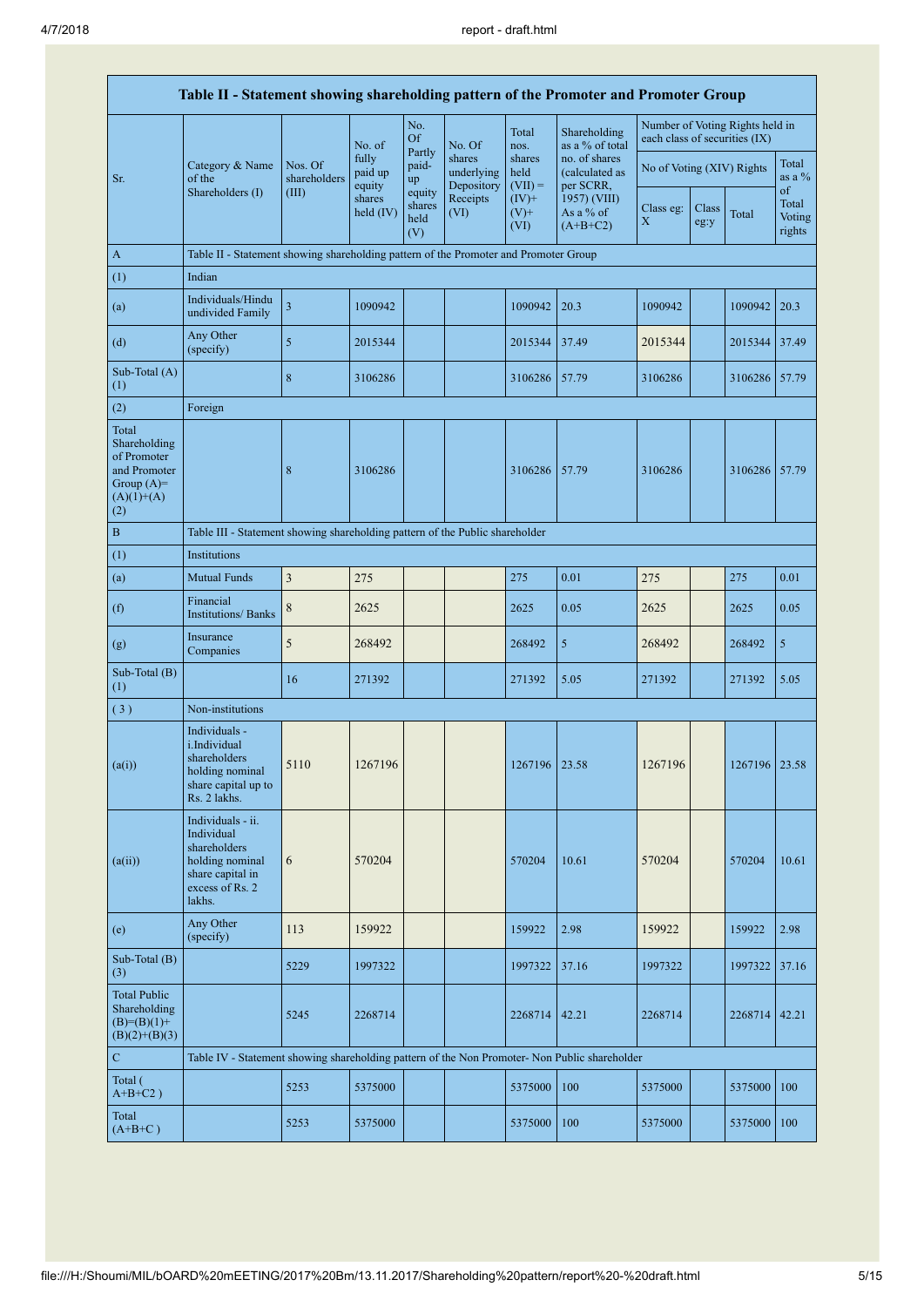| Table II - Statement showing shareholding pattern of the Promoter and Promoter Group    |                                                                                          |                                                                                                |                                                                                    |                                                                                               |                                                  |            |                                                                               |  |                                                                         |
|-----------------------------------------------------------------------------------------|------------------------------------------------------------------------------------------|------------------------------------------------------------------------------------------------|------------------------------------------------------------------------------------|-----------------------------------------------------------------------------------------------|--------------------------------------------------|------------|-------------------------------------------------------------------------------|--|-------------------------------------------------------------------------|
| Sr.                                                                                     | No. Of<br><b>Shares</b><br>Underlying<br>Outstanding<br>convertible<br>securities<br>(X) | No. of<br><b>Shares</b><br>Underlying                                                          | No. Of Shares<br>Underlying<br>Outstanding<br>convertible                          | Shareholding, as a %<br>assuming full conversion of<br>convertible securities (as a           | Number of<br>Locked in<br>shares (XII)           |            | Number of<br><b>Shares</b><br>pledged or<br>otherwise<br>encumbered<br>(XIII) |  | Number of<br>equity shares<br>held in<br>dematerialized<br>form $(XIV)$ |
|                                                                                         |                                                                                          | Outstanding<br>securities and<br><b>Warrants</b><br>No. Of Warrants<br>$(X_i)$<br>$(Xi)$ $(a)$ | percentage of diluted share<br>capital) $(XI) = (VII)+(X) As$<br>a % of $(A+B+C2)$ |                                                                                               | As a<br>$%$ of<br>total<br>Shares<br>held<br>(b) | No.<br>(a) | As a<br>$%$ of<br>total<br><b>Shares</b><br>held<br>(b)                       |  |                                                                         |
| $\mathbf{A}$                                                                            |                                                                                          |                                                                                                |                                                                                    | Table II - Statement showing shareholding pattern of the Promoter and Promoter Group          |                                                  |            |                                                                               |  |                                                                         |
| (1)                                                                                     | Indian                                                                                   |                                                                                                |                                                                                    |                                                                                               |                                                  |            |                                                                               |  |                                                                         |
| (a)                                                                                     |                                                                                          |                                                                                                |                                                                                    | 20.3                                                                                          |                                                  |            |                                                                               |  | 1090942                                                                 |
| (d)                                                                                     |                                                                                          |                                                                                                |                                                                                    | 37.49                                                                                         |                                                  |            |                                                                               |  | 2015344                                                                 |
| Sub-Total (A)<br>(1)                                                                    |                                                                                          |                                                                                                |                                                                                    | 57.79                                                                                         |                                                  |            |                                                                               |  | 3106286                                                                 |
| (2)                                                                                     | Foreign                                                                                  |                                                                                                |                                                                                    |                                                                                               |                                                  |            |                                                                               |  |                                                                         |
| Total<br>Shareholding<br>of Promoter<br>and Promoter<br>Group $(A)=$<br>$(A)(1)+(A)(2)$ |                                                                                          |                                                                                                |                                                                                    | 57.79                                                                                         |                                                  |            |                                                                               |  | 3106286                                                                 |
| $\, {\bf B}$                                                                            |                                                                                          |                                                                                                |                                                                                    | Table III - Statement showing shareholding pattern of the Public shareholder                  |                                                  |            |                                                                               |  |                                                                         |
| (1)                                                                                     | Institutions                                                                             |                                                                                                |                                                                                    |                                                                                               |                                                  |            |                                                                               |  |                                                                         |
| (a)                                                                                     |                                                                                          |                                                                                                |                                                                                    | 0.01                                                                                          |                                                  |            |                                                                               |  | $\boldsymbol{0}$                                                        |
| (f)                                                                                     |                                                                                          |                                                                                                |                                                                                    | 0.05                                                                                          |                                                  |            |                                                                               |  | $\boldsymbol{0}$                                                        |
| (g)                                                                                     |                                                                                          |                                                                                                |                                                                                    | 5                                                                                             |                                                  |            |                                                                               |  | 268492                                                                  |
| Sub-Total (B)<br>(1)                                                                    |                                                                                          |                                                                                                |                                                                                    | 5.05                                                                                          |                                                  |            |                                                                               |  | 268492                                                                  |
| (3)                                                                                     | Non-institutions                                                                         |                                                                                                |                                                                                    |                                                                                               |                                                  |            |                                                                               |  |                                                                         |
| (a(i))                                                                                  |                                                                                          |                                                                                                |                                                                                    | 23.58                                                                                         |                                                  |            |                                                                               |  | 892494                                                                  |
| (a(ii))                                                                                 |                                                                                          |                                                                                                |                                                                                    | 10.61                                                                                         |                                                  |            |                                                                               |  | 570204                                                                  |
| (e)                                                                                     |                                                                                          |                                                                                                |                                                                                    | 2.98                                                                                          |                                                  |            |                                                                               |  | 150402                                                                  |
| Sub-Total (B)<br>(3)                                                                    |                                                                                          |                                                                                                |                                                                                    | 37.16                                                                                         |                                                  |            |                                                                               |  | 1613100                                                                 |
| <b>Total Public</b><br>Shareholding<br>$(B)= (B)(1) +$<br>$(B)(2)+(B)(3)$               |                                                                                          |                                                                                                |                                                                                    | 42.21                                                                                         |                                                  |            |                                                                               |  | 1881592                                                                 |
| $\mathbf C$                                                                             |                                                                                          |                                                                                                |                                                                                    | Table IV - Statement showing shareholding pattern of the Non Promoter- Non Public shareholder |                                                  |            |                                                                               |  |                                                                         |
| Total (<br>$A+B+C2$ )                                                                   |                                                                                          |                                                                                                |                                                                                    | 100                                                                                           |                                                  |            |                                                                               |  | 4987878                                                                 |
| Total (A+B+C                                                                            |                                                                                          |                                                                                                |                                                                                    | 100                                                                                           |                                                  |            |                                                                               |  | 4987878                                                                 |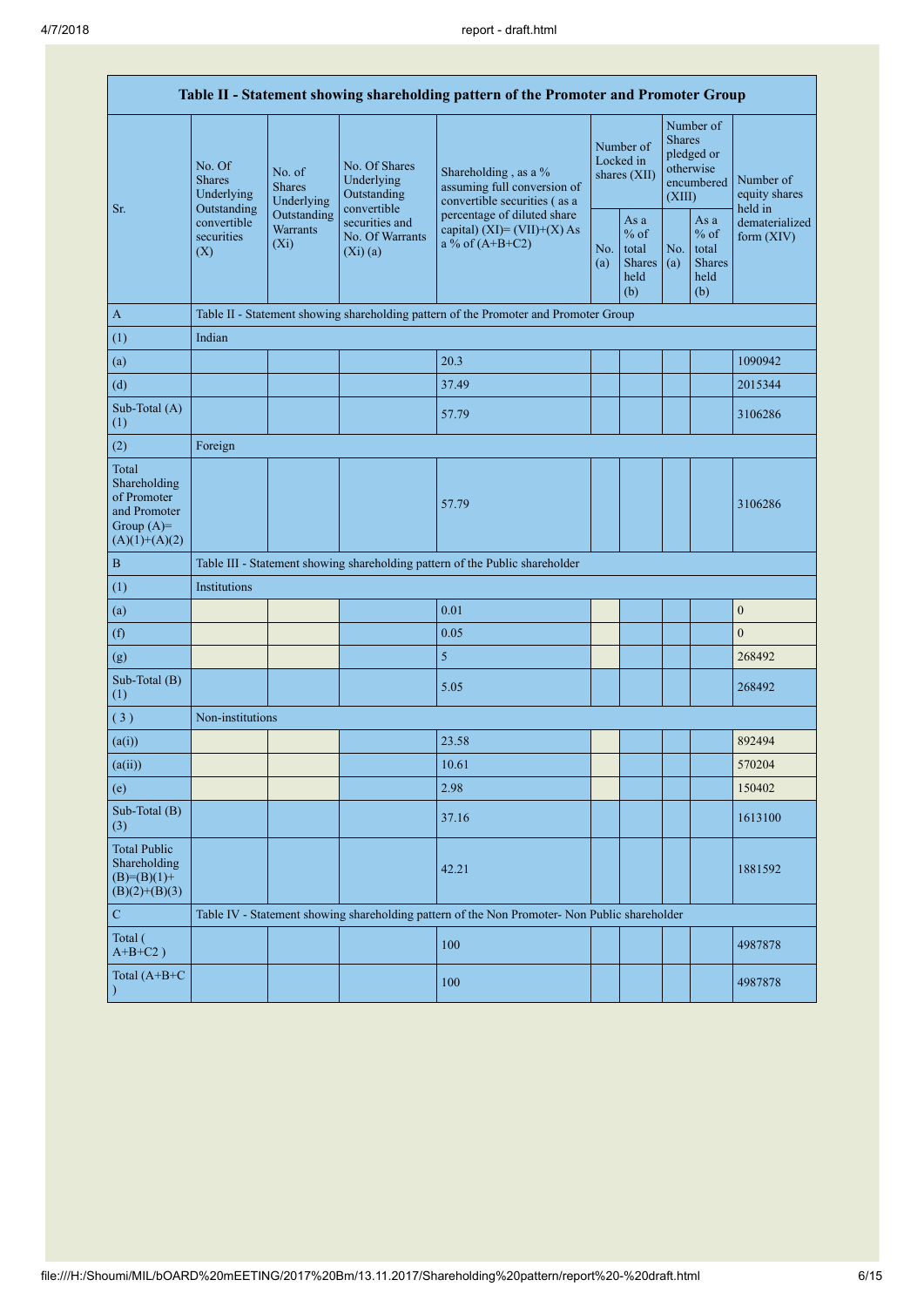|                                                                                                                                                                                             |                                                               | <b>Individuals/Hindu undivided Family</b> |                    |                       |
|---------------------------------------------------------------------------------------------------------------------------------------------------------------------------------------------|---------------------------------------------------------------|-------------------------------------------|--------------------|-----------------------|
| Searial No.                                                                                                                                                                                 | $\mathbf{1}$                                                  | $\overline{2}$                            | 3                  |                       |
| Name of the<br>Shareholders (I)                                                                                                                                                             | <b>SMITI SOMANY</b>                                           | <b>VIKRAM SOMANY</b>                      | DEEPSHIKHA KHAITAN | Click here to go back |
| PAN (II)                                                                                                                                                                                    | ALNPS7138R                                                    | AKUPS8219B                                | AGCPK8668E         | Total                 |
| No. of fully paid<br>up equity shares<br>$held$ (IV)                                                                                                                                        | 613120                                                        | 458264                                    | 19558              | 1090942               |
| No. Of Partly paid-<br>up equity shares<br>$\text{held}(V)$                                                                                                                                 |                                                               |                                           |                    |                       |
| No. Of shares<br>underlying<br>Depository<br>Receipts (VI)                                                                                                                                  |                                                               |                                           |                    |                       |
| Total nos. shares<br>held $(VII) = (IV) +$<br>$(V)$ + $(VI)$                                                                                                                                | 613120                                                        | 458264                                    | 19558              | 1090942               |
| Shareholding as a<br>% of total no. of<br>shares (calculated<br>as per SCRR,<br>1957) (VIII) As a<br>% of $(A+B+C2)$                                                                        | 11.41                                                         | 8.53                                      | 0.36               | 20.3                  |
|                                                                                                                                                                                             | Number of Voting Rights held in each class of securities (IX) |                                           |                    |                       |
| Class eg:X                                                                                                                                                                                  | 613120                                                        | 458264                                    | 19558              | 1090942               |
| Class eg:y                                                                                                                                                                                  |                                                               |                                           |                    |                       |
| Total                                                                                                                                                                                       | 613120                                                        | 458264                                    | 19558              | 1090942               |
| Total as a % of<br><b>Total Voting rights</b>                                                                                                                                               | 11.41                                                         | 8.53                                      | 0.36               | 20.3                  |
| No. Of Shares<br>Underlying<br>Outstanding<br>convertible<br>securities $(X)$                                                                                                               |                                                               |                                           |                    |                       |
| No. of Shares<br>Underlying<br>Outstanding<br>Warrants (Xi)                                                                                                                                 |                                                               |                                           |                    |                       |
| No. Of Shares<br>Underlying<br>Outstanding<br>convertible<br>securities and No.<br>Of Warrants (Xi)<br>(a)                                                                                  |                                                               |                                           |                    |                       |
| Shareholding, as a<br>% assuming full<br>conversion of<br>convertible<br>securities (as a<br>percentage of<br>diluted share<br>capital) $(XI)$ =<br>$(VII)+(Xi)(a)$ As a<br>% of $(A+B+C2)$ | 11.41                                                         | 8.53                                      | 0.36               | 20.3                  |
| Number of Locked in shares (XII)                                                                                                                                                            |                                                               |                                           |                    |                       |
| No. $(a)$                                                                                                                                                                                   |                                                               |                                           |                    |                       |
| As a % of total<br>Shares held (b)                                                                                                                                                          |                                                               |                                           |                    |                       |
|                                                                                                                                                                                             | Number of Shares pledged or otherwise encumbered (XIII)       |                                           |                    |                       |
| No. $(a)$                                                                                                                                                                                   |                                                               |                                           |                    |                       |
| As a % of total<br>Shares held (b)                                                                                                                                                          |                                                               |                                           |                    |                       |
| Number of equity<br>shares held in<br>dematerialized<br>form (XIV)                                                                                                                          | 613120                                                        | 458264                                    | 19558              | 1090942               |
| Reason for not providing PAN                                                                                                                                                                |                                                               |                                           |                    |                       |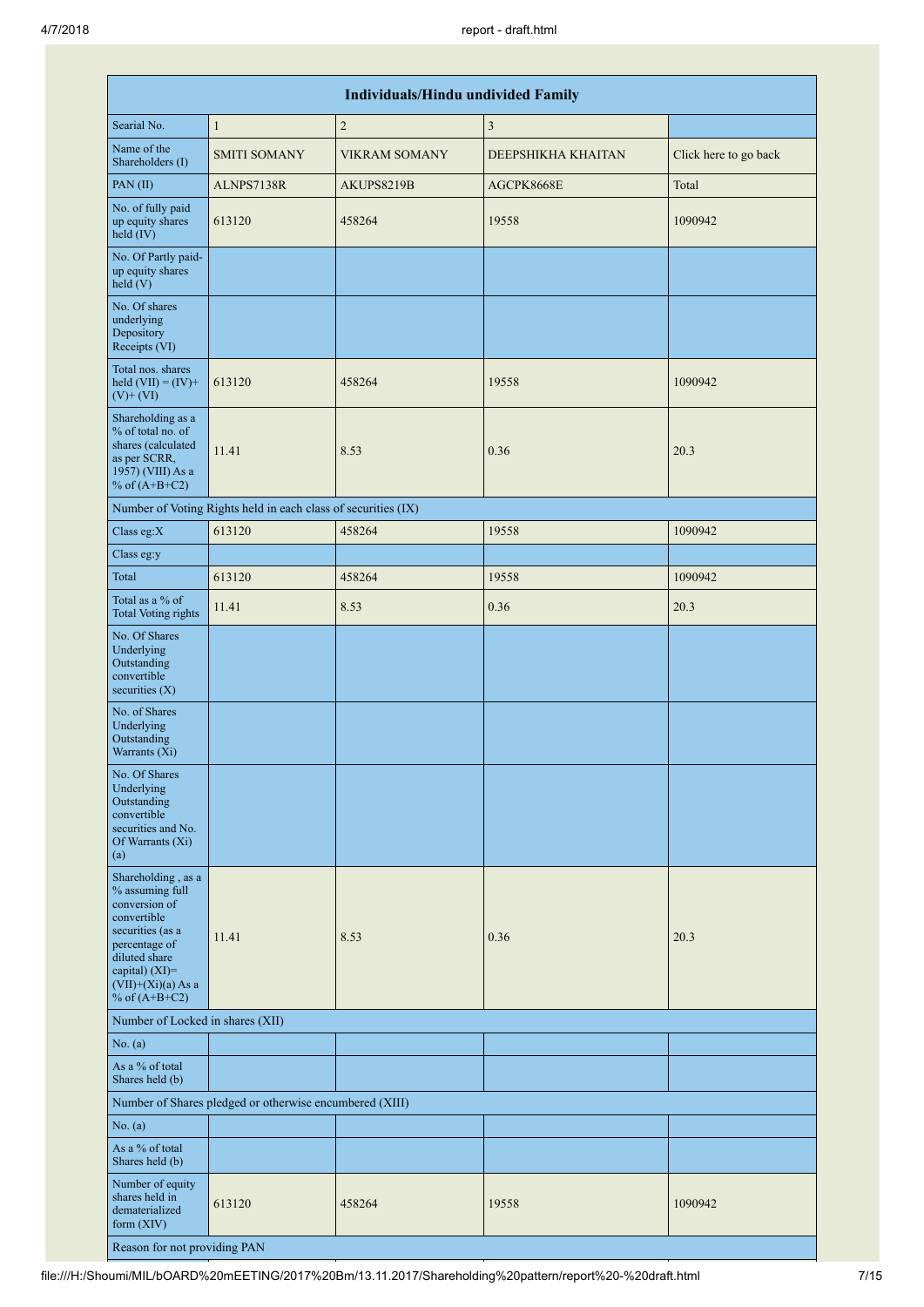|   | for not |  |
|---|---------|--|
| . |         |  |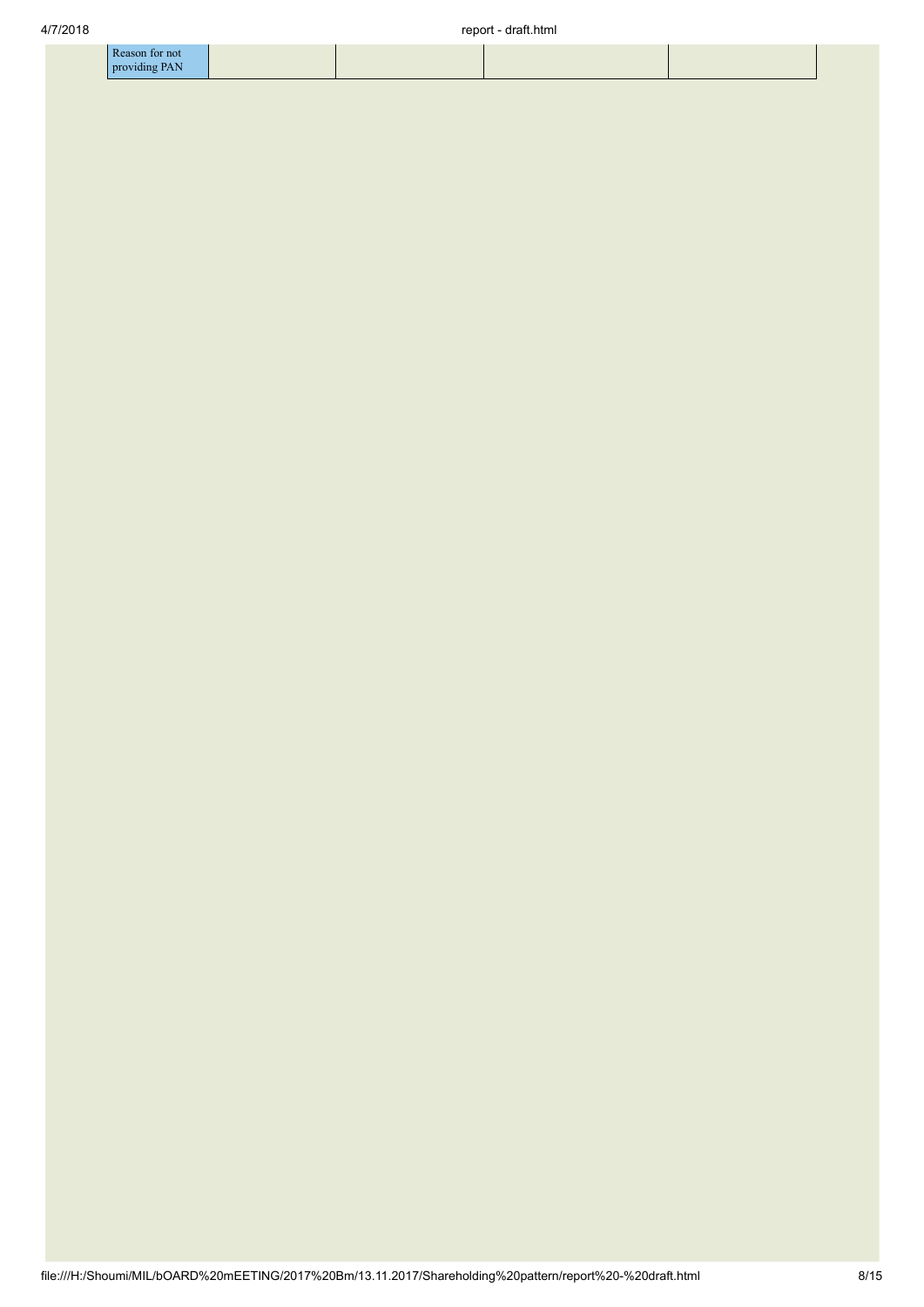| <b>Any Other (specify)</b>                                                                                                                                                              |                                              |                                                               |                                                 |                                                                  |                                                          |                             |  |  |  |  |
|-----------------------------------------------------------------------------------------------------------------------------------------------------------------------------------------|----------------------------------------------|---------------------------------------------------------------|-------------------------------------------------|------------------------------------------------------------------|----------------------------------------------------------|-----------------------------|--|--|--|--|
| Searial No.                                                                                                                                                                             | $\mathbf{1}$                                 | $\sqrt{2}$                                                    | 3                                               | $\overline{4}$                                                   | $\sqrt{5}$                                               |                             |  |  |  |  |
| Category                                                                                                                                                                                | <b>Bodies</b><br>Corporate                   | <b>Bodies Corporate</b>                                       | <b>Bodies</b><br>Corporate                      | <b>Bodies Corporate</b>                                          | <b>Bodies Corporate</b>                                  | Click<br>here to<br>go back |  |  |  |  |
| Name of the<br>Shareholders (I)                                                                                                                                                         | <b>VIKRAM</b><br><b>INVESTMENT</b><br>CO.LTD | <b>MADHUSUDAN</b><br><b>HOLDINGS</b><br><b>LIMITED</b>        | <b>REKHA</b><br><b>COMMERCIAL</b><br><b>LTD</b> | <b>TRISURE</b><br><b>PROMOTIONS &amp;</b><br><b>TRADINGS LTD</b> | <b>SUVINAY TRADING</b><br>& INVESTMENT CO.<br><b>LTD</b> |                             |  |  |  |  |
| PAN(II)                                                                                                                                                                                 | AAACV8550B                                   | AABCM9199E                                                    | AABCR2773F                                      | AAACT9850G                                                       | AAECS4315B                                               | Total                       |  |  |  |  |
| No. of the<br>Shareholders (I)                                                                                                                                                          | 1                                            | 1                                                             | $\mathbf{1}$                                    | 1                                                                | $\mathbf{1}$                                             | 5                           |  |  |  |  |
| No. of fully paid<br>up equity shares<br>held (IV)                                                                                                                                      | 936640                                       | 440600                                                        | 266194                                          | 242200                                                           | 129710                                                   | 2015344                     |  |  |  |  |
| No. Of Partly paid-<br>up equity shares<br>held $(V)$                                                                                                                                   |                                              |                                                               |                                                 |                                                                  |                                                          |                             |  |  |  |  |
| No. Of shares<br>underlying<br>Depository<br>Receipts (VI)                                                                                                                              |                                              |                                                               |                                                 |                                                                  |                                                          |                             |  |  |  |  |
| Total nos. shares<br>held $(VII) = (IV) +$<br>$(V)$ + $(VI)$                                                                                                                            | 936640                                       | 440600                                                        | 266194                                          | 242200                                                           | 129710                                                   | 2015344                     |  |  |  |  |
| Shareholding as a<br>% of total no. of<br>shares (calculated<br>as per SCRR,<br>1957) (VIII) As a<br>% of $(A+B+C2)$                                                                    | 17.43                                        | 8.2                                                           | 4.95                                            | 4.51                                                             | 2.41                                                     | 37.49                       |  |  |  |  |
|                                                                                                                                                                                         |                                              | Number of Voting Rights held in each class of securities (IX) |                                                 |                                                                  |                                                          |                             |  |  |  |  |
| Class eg: X                                                                                                                                                                             | 936640                                       | 440600                                                        | 266194                                          | 242200                                                           | 129710                                                   | 2015344                     |  |  |  |  |
| Class eg:y                                                                                                                                                                              |                                              |                                                               |                                                 |                                                                  |                                                          |                             |  |  |  |  |
| Total                                                                                                                                                                                   | 936640                                       | 440600                                                        | 266194                                          | 242200                                                           | 129710                                                   | 2015344                     |  |  |  |  |
| Total as a % of<br><b>Total Voting rights</b>                                                                                                                                           | 17.43                                        | 8.2                                                           | 4.95                                            | 4.51                                                             | 2.41                                                     | 37.49                       |  |  |  |  |
| No. Of Shares<br>Underlying<br>Outstanding<br>convertible<br>securities $(X)$                                                                                                           |                                              |                                                               |                                                 |                                                                  |                                                          |                             |  |  |  |  |
| No. of Shares<br>Underlying<br>Outstanding<br>Warrants (Xi)                                                                                                                             |                                              |                                                               |                                                 |                                                                  |                                                          |                             |  |  |  |  |
| No. Of Shares<br>Underlying<br>Outstanding<br>convertible<br>securities and No.<br>Of Warrants (Xi)<br>(a)                                                                              |                                              |                                                               |                                                 |                                                                  |                                                          |                             |  |  |  |  |
| Shareholding, as a<br>% assuming full<br>conversion of<br>convertible<br>securities (as a<br>percentage of<br>diluted share<br>capital) $(XI)$ =<br>$(VII)+(X)$ As a %<br>of $(A+B+C2)$ | 17.43                                        | 8.2                                                           | 4.95                                            | 4.51                                                             | 2.41                                                     | 37.49                       |  |  |  |  |
| Number of Locked in shares (XII)                                                                                                                                                        |                                              |                                                               |                                                 |                                                                  |                                                          |                             |  |  |  |  |
| No. $(a)$                                                                                                                                                                               |                                              |                                                               |                                                 |                                                                  |                                                          |                             |  |  |  |  |
| As a % of total<br>Shares held (b)                                                                                                                                                      |                                              |                                                               |                                                 |                                                                  |                                                          |                             |  |  |  |  |
|                                                                                                                                                                                         |                                              | Number of Shares pledged or otherwise encumbered (XIII)       |                                                 |                                                                  |                                                          |                             |  |  |  |  |
| No. $(a)$                                                                                                                                                                               |                                              |                                                               |                                                 |                                                                  |                                                          |                             |  |  |  |  |

×.

Ш

H

×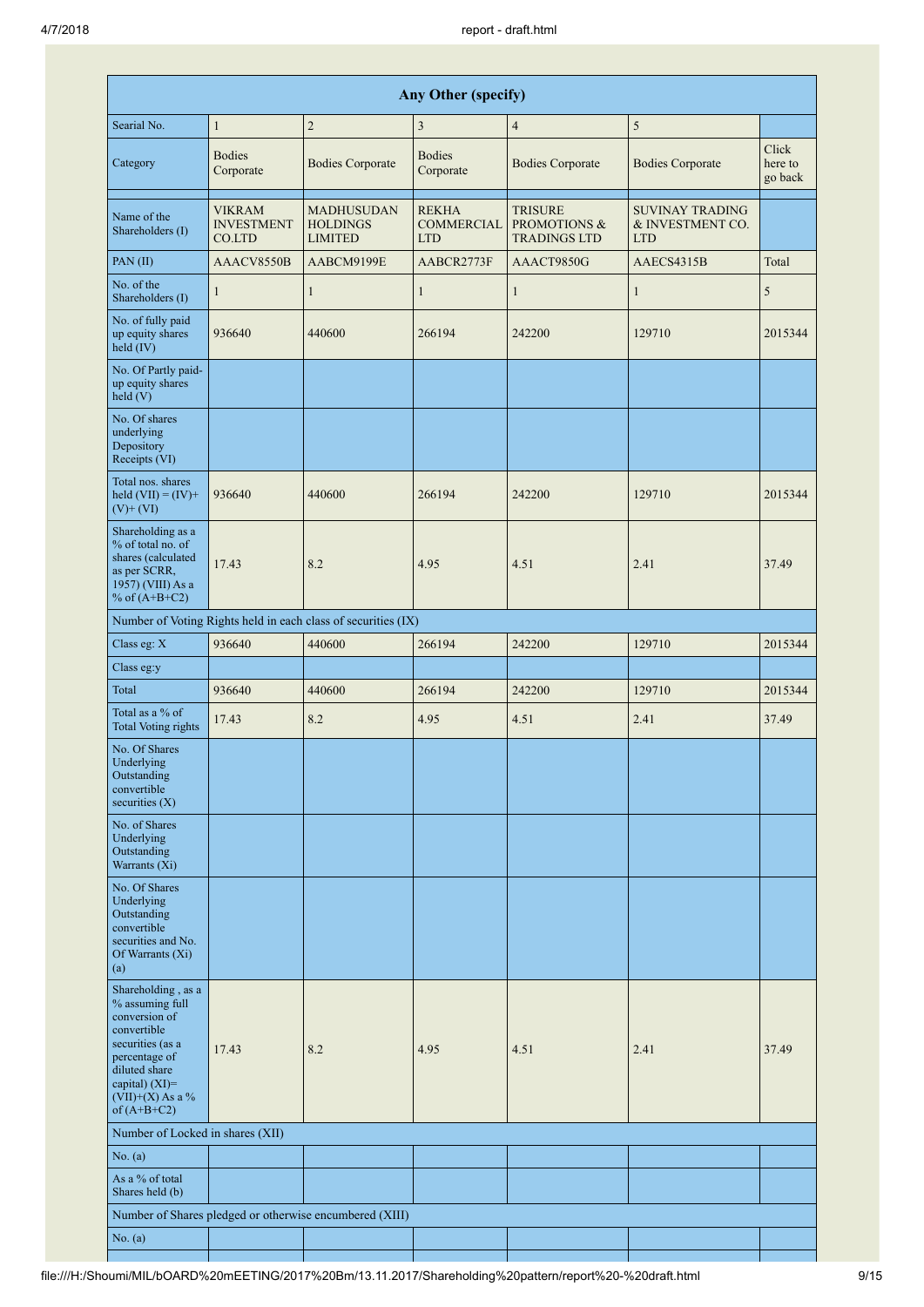## 4/7/2018 report - draft.html

| As a % of total<br>Shares held (b)                                   |        |        |        |        |        |         |
|----------------------------------------------------------------------|--------|--------|--------|--------|--------|---------|
| Number of equity<br>shares held in<br>dematerialized<br>form $(XIV)$ | 936640 | 440600 | 266194 | 242200 | 129710 | 2015344 |
| Reason for not<br>providing PAN                                      |        |        |        |        |        |         |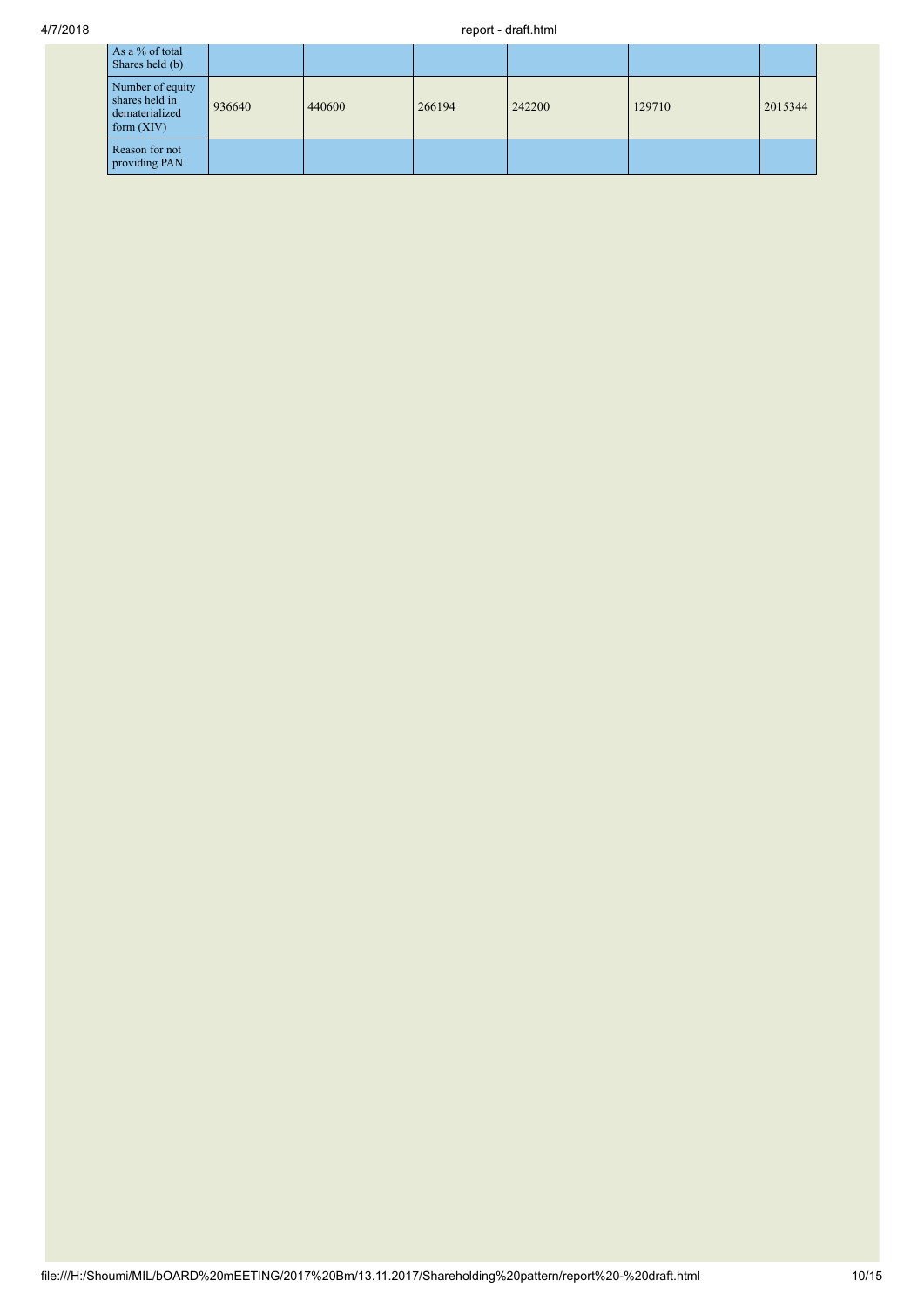|                                                                                                                                                                                      |                                                               | <b>Insurance Companies</b>                              |                          |
|--------------------------------------------------------------------------------------------------------------------------------------------------------------------------------------|---------------------------------------------------------------|---------------------------------------------------------|--------------------------|
| Searial No.                                                                                                                                                                          | $\mathbf{1}$                                                  | $\overline{2}$                                          |                          |
| Name of the<br>Shareholders (I)                                                                                                                                                      | LIFE INSURANCE CORPORATION OF<br><b>INDIA</b>                 | <b>GENERAL INSURANCE CORPORATION OF</b><br><b>INDIA</b> | Click here to go<br>back |
| PAN (II)                                                                                                                                                                             | AAACL0582H                                                    | AAACG0615N                                              | Total                    |
| No. of fully paid<br>up equity shares<br>$held$ (IV)                                                                                                                                 | 150029                                                        | 98948                                                   | 248977                   |
| No. Of Partly paid-<br>up equity shares<br>held (V)                                                                                                                                  |                                                               |                                                         |                          |
| No. Of shares<br>underlying<br>Depository<br>Receipts (VI)                                                                                                                           |                                                               |                                                         |                          |
| Total nos. shares<br>held $(VII) = (IV) +$<br>$(V)+(VI)$                                                                                                                             | 150029                                                        | 98948                                                   | 248977                   |
| Shareholding as a<br>% of total no. of<br>shares (calculated<br>as per SCRR,<br>1957) (VIII) As a<br>% of $(A+B+C2)$                                                                 | 2.79                                                          | 1.84                                                    | 4.63                     |
|                                                                                                                                                                                      | Number of Voting Rights held in each class of securities (IX) |                                                         |                          |
| Class eg: X                                                                                                                                                                          | 150029                                                        | 98948                                                   | 248977                   |
| Class eg:y                                                                                                                                                                           |                                                               |                                                         |                          |
| Total                                                                                                                                                                                | 150029                                                        | 98948                                                   | 248977                   |
| Total as a % of<br><b>Total Voting rights</b>                                                                                                                                        | 2.79                                                          | 1.84                                                    | 4.63                     |
| No. Of Shares<br>Underlying<br>Outstanding<br>convertible<br>securities $(X)$                                                                                                        |                                                               |                                                         |                          |
| No. of Shares<br>Underlying<br>Outstanding<br>Warrants (Xi)                                                                                                                          |                                                               |                                                         |                          |
| No. Of Shares<br>Underlying<br>Outstanding<br>convertible<br>securities and No.<br>Of Warrants (Xi)<br>(a)                                                                           |                                                               |                                                         |                          |
| Shareholding, as a<br>% assuming full<br>conversion of<br>convertible<br>securities (as a<br>percentage of<br>diluted share<br>capital) (XI)=<br>$(VII)+(X)$ As a %<br>of $(A+B+C2)$ | 2.79                                                          | 1.84                                                    | 4.63                     |
| Number of Locked in shares (XII)                                                                                                                                                     |                                                               |                                                         |                          |
| No. $(a)$                                                                                                                                                                            |                                                               |                                                         |                          |
| As a % of total<br>Shares held (b)                                                                                                                                                   |                                                               |                                                         |                          |
| Number of equity<br>shares held in<br>dematerialized<br>form (XIV)                                                                                                                   | 150029                                                        | 98948                                                   | 248977                   |
| Reason for not providing PAN                                                                                                                                                         |                                                               |                                                         |                          |
| Reason for not<br>providing PAN                                                                                                                                                      |                                                               |                                                         |                          |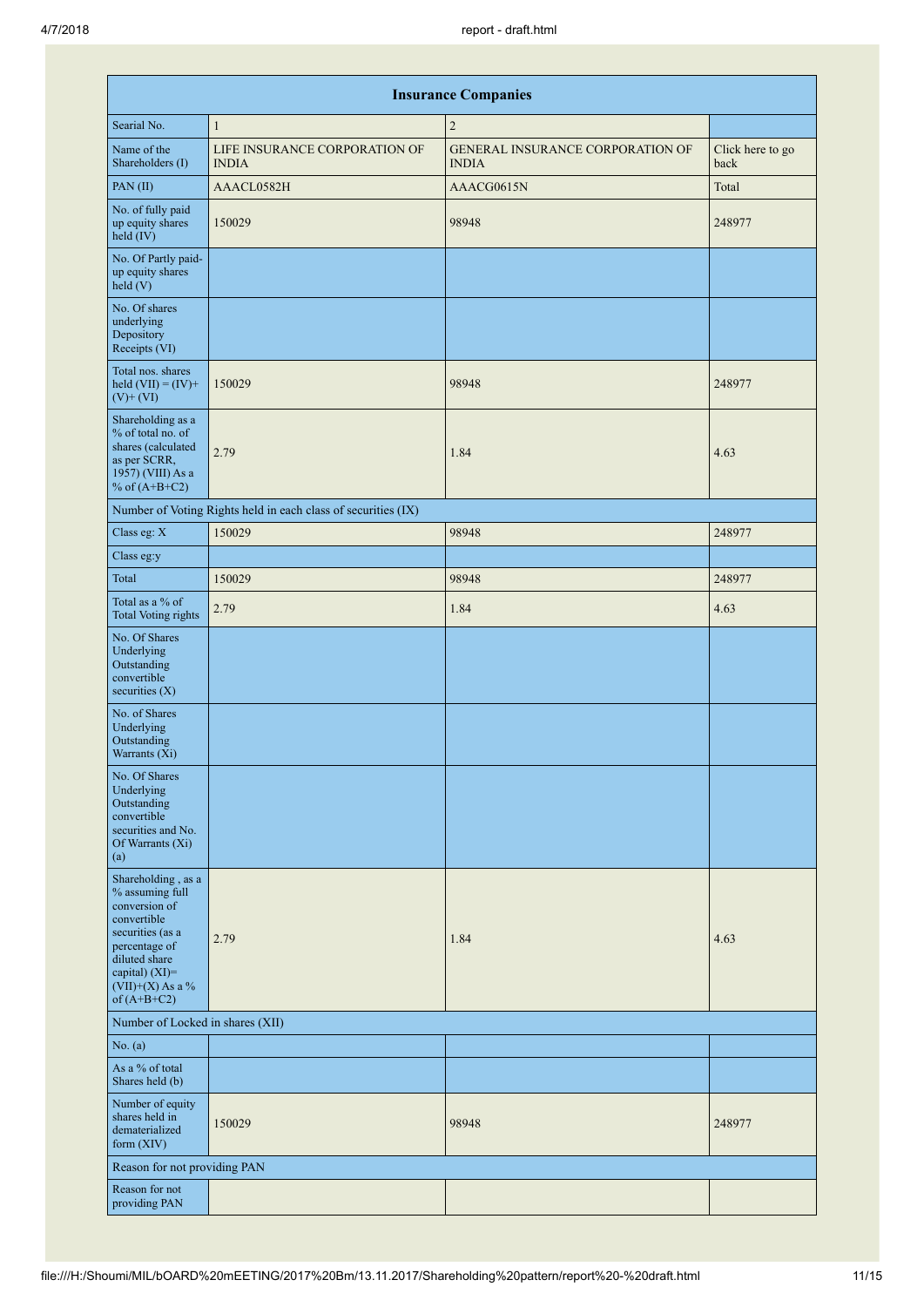| Individuals - ii. Individual shareholders holding nominal share capital in excess of Rs. 2 lakhs.                                                                                       |                                                               |                           |                     |                       |  |  |  |  |
|-----------------------------------------------------------------------------------------------------------------------------------------------------------------------------------------|---------------------------------------------------------------|---------------------------|---------------------|-----------------------|--|--|--|--|
| Searial No.                                                                                                                                                                             | $\mathbf{1}$                                                  | $\sqrt{2}$                | $\mathfrak{Z}$      |                       |  |  |  |  |
| Name of the<br>Shareholders (I)                                                                                                                                                         | <b>MANJU BACHHAWAT</b>                                        | <b>SAJAN KUMAR PASARI</b> | <b>SAURAV GUPTA</b> | Click here to go back |  |  |  |  |
| PAN (II)                                                                                                                                                                                | AGRPB7777J                                                    | AFTPP9100J                | ACYPG3120F          | Total                 |  |  |  |  |
| No. of fully paid<br>up equity shares<br>held (IV)                                                                                                                                      | 183700                                                        | 128570                    | 109082              | 421352                |  |  |  |  |
| No. Of Partly paid-<br>up equity shares<br>held (V)                                                                                                                                     |                                                               |                           |                     |                       |  |  |  |  |
| No. Of shares<br>underlying<br>Depository<br>Receipts (VI)                                                                                                                              |                                                               |                           |                     |                       |  |  |  |  |
| Total nos. shares<br>held $(VII) = (IV) +$<br>$(V)$ + $(VI)$                                                                                                                            | 183700                                                        | 128570                    | 109082              | 421352                |  |  |  |  |
| Shareholding as a<br>% of total no. of<br>shares (calculated<br>as per SCRR,<br>1957) (VIII) As a<br>% of $(A+B+C2)$                                                                    | 3.42                                                          | 2.39                      | 2.03                | 7.84                  |  |  |  |  |
|                                                                                                                                                                                         | Number of Voting Rights held in each class of securities (IX) |                           |                     |                       |  |  |  |  |
| Class eg: X                                                                                                                                                                             | 183700                                                        | 128570                    | 109082              | 421352                |  |  |  |  |
| Class eg:y                                                                                                                                                                              |                                                               |                           |                     |                       |  |  |  |  |
| Total                                                                                                                                                                                   | 183700                                                        | 128570                    | 109082              | 421352                |  |  |  |  |
| Total as a % of<br><b>Total Voting rights</b>                                                                                                                                           | 3.42                                                          | 2.39                      | 2.03                | 7.84                  |  |  |  |  |
| No. Of Shares<br>Underlying<br>Outstanding<br>convertible<br>securities (X)                                                                                                             |                                                               |                           |                     |                       |  |  |  |  |
| No. of Shares<br>Underlying<br>Outstanding<br>Warrants (Xi)                                                                                                                             |                                                               |                           |                     |                       |  |  |  |  |
| No. Of Shares<br>Underlying<br>Outstanding<br>convertible<br>securities and No.<br>Of Warrants (Xi)<br>(a)                                                                              |                                                               |                           |                     |                       |  |  |  |  |
| Shareholding, as a<br>% assuming full<br>conversion of<br>convertible<br>securities (as a<br>percentage of<br>diluted share<br>capital) $(XI)$ =<br>$(VII)+(X)$ As a %<br>of $(A+B+C2)$ | 3.42                                                          | 2.39                      | 2.03                | 7.84                  |  |  |  |  |
| Number of Locked in shares (XII)                                                                                                                                                        |                                                               |                           |                     |                       |  |  |  |  |
| No. $(a)$                                                                                                                                                                               |                                                               |                           |                     |                       |  |  |  |  |
| As a % of total<br>Shares held (b)                                                                                                                                                      |                                                               |                           |                     |                       |  |  |  |  |
| Number of equity<br>shares held in<br>dematerialized<br>form $(XIV)$                                                                                                                    | 183700                                                        | 128570                    | 109082              | 421352                |  |  |  |  |
| Reason for not providing PAN                                                                                                                                                            |                                                               |                           |                     |                       |  |  |  |  |
| Reason for not<br>providing PAN                                                                                                                                                         |                                                               |                           |                     |                       |  |  |  |  |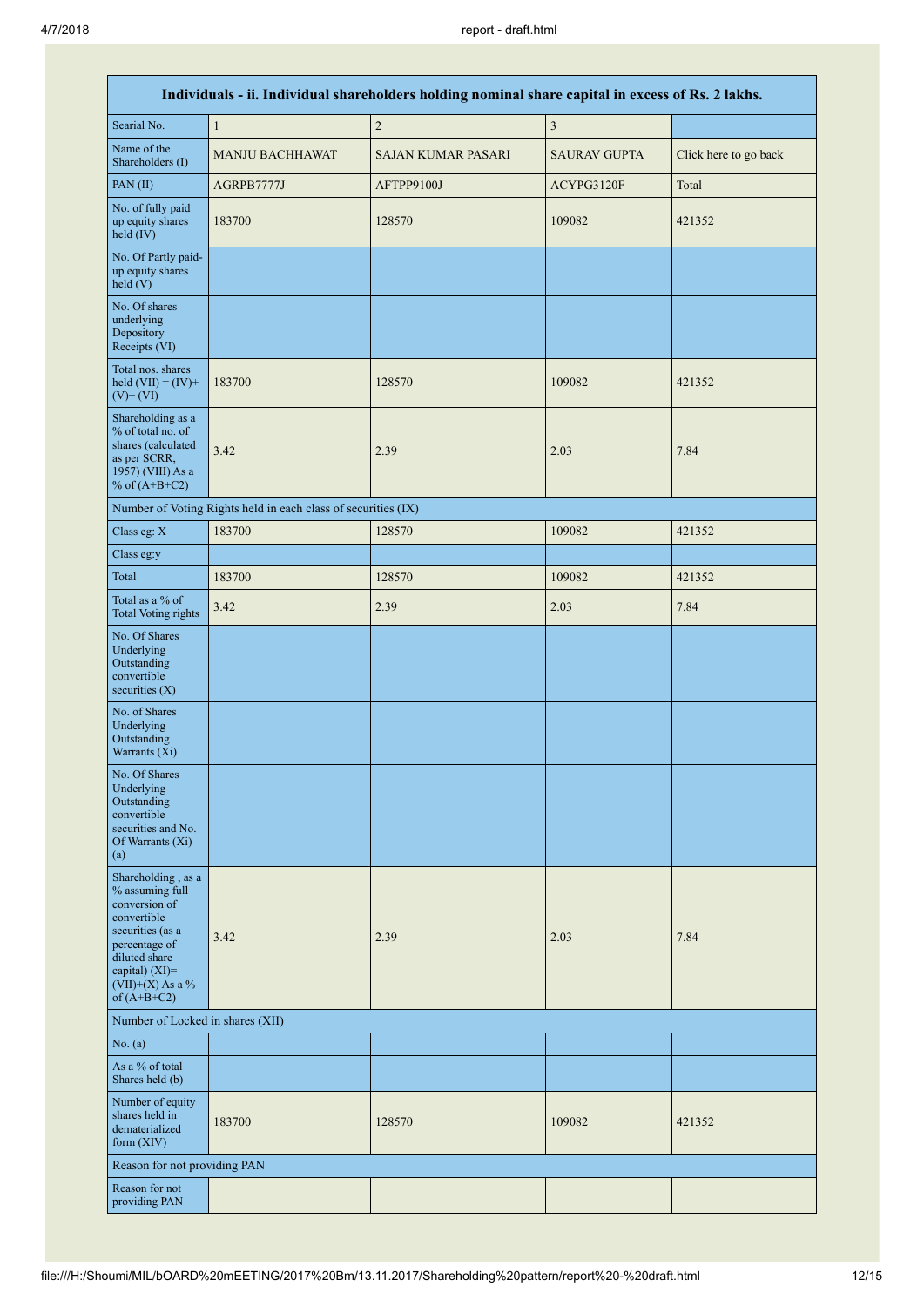| Any Other (specify)                                                                                                                                                                  |                         |                                                               |            |                |                       |  |  |  |  |
|--------------------------------------------------------------------------------------------------------------------------------------------------------------------------------------|-------------------------|---------------------------------------------------------------|------------|----------------|-----------------------|--|--|--|--|
| Searial No.                                                                                                                                                                          | $\mathbf{1}$            | $\overline{2}$                                                | 3          | $\overline{4}$ |                       |  |  |  |  |
| Category                                                                                                                                                                             | <b>Bodies Corporate</b> | <b>Bodies Corporate</b>                                       | <b>NRI</b> | <b>HUF</b>     |                       |  |  |  |  |
| Category / More<br>than 1 percentage                                                                                                                                                 | Category                | More than 1 percentage of shareholding                        | Category   | Category       |                       |  |  |  |  |
| Name of the<br>Shareholders (I)                                                                                                                                                      |                         | S KUMAR AND SONS HOLDING PVT LTD                              |            |                | Click here to go back |  |  |  |  |
| PAN (II)                                                                                                                                                                             |                         | AADCS6754K                                                    |            |                | Total                 |  |  |  |  |
| No. of the<br>Shareholders (I)                                                                                                                                                       | 57                      | $\mathbf{1}$                                                  | 10         | 46             | 113                   |  |  |  |  |
| No. of fully paid<br>up equity shares<br>held (IV)                                                                                                                                   | 136748                  | 85000                                                         | 1524       | 21650          | 159922                |  |  |  |  |
| No. Of Partly paid-<br>up equity shares<br>held (V)                                                                                                                                  |                         |                                                               |            |                |                       |  |  |  |  |
| No. Of shares<br>underlying<br>Depository<br>Receipts (VI)                                                                                                                           |                         |                                                               |            |                |                       |  |  |  |  |
| Total nos. shares<br>held $(VII) = (IV) +$<br>$(V)$ + $(VI)$                                                                                                                         | 136748                  | 85000                                                         | 1524       | 21650          | 159922                |  |  |  |  |
| Shareholding as a<br>% of total no. of<br>shares (calculated<br>as per SCRR,<br>1957) (VIII) As a<br>% of $(A+B+C2)$                                                                 | 2.54                    | 1.58                                                          | 0.03       | 0.4            | 2.97                  |  |  |  |  |
|                                                                                                                                                                                      |                         | Number of Voting Rights held in each class of securities (IX) |            |                |                       |  |  |  |  |
| Class eg: X                                                                                                                                                                          | 136748                  | 85000                                                         | 1524       | 21650          | 159922                |  |  |  |  |
| Class eg:y                                                                                                                                                                           |                         |                                                               |            |                |                       |  |  |  |  |
| Total                                                                                                                                                                                | 136748                  | 85000                                                         | 1524       | 21650          | 159922                |  |  |  |  |
| Total as a % of<br><b>Total Voting rights</b>                                                                                                                                        | 2.54                    | 1.58                                                          | 0.03       | 0.4            | 2.97                  |  |  |  |  |
| No. Of Shares<br>Underlying<br>Outstanding<br>convertible<br>securities $(X)$                                                                                                        |                         |                                                               |            |                |                       |  |  |  |  |
| No. of Shares<br>Underlying<br>Outstanding<br>Warrants (Xi)                                                                                                                          |                         |                                                               |            |                |                       |  |  |  |  |
| No. Of Shares<br>Underlying<br>Outstanding<br>convertible<br>securities and No.<br>Of Warrants (Xi)<br>(a)                                                                           |                         |                                                               |            |                |                       |  |  |  |  |
| Shareholding, as a<br>% assuming full<br>conversion of<br>convertible<br>securities (as a<br>percentage of<br>diluted share<br>capital) (XI)=<br>$(VII)+(X)$ As a %<br>of $(A+B+C2)$ | 2.54                    | 1.58                                                          | 0.03       | 0.4            | 2.97                  |  |  |  |  |
| Number of Locked in shares (XII)                                                                                                                                                     |                         |                                                               |            |                |                       |  |  |  |  |
| No. $(a)$                                                                                                                                                                            |                         |                                                               |            |                |                       |  |  |  |  |
| As a % of total<br>Shares held (b)                                                                                                                                                   |                         |                                                               |            |                |                       |  |  |  |  |
| Number of equity<br>shares held in<br>dematerialized<br>form $(XIV)$                                                                                                                 | 128228                  | 85000                                                         | 774        | 21400          | 150402                |  |  |  |  |